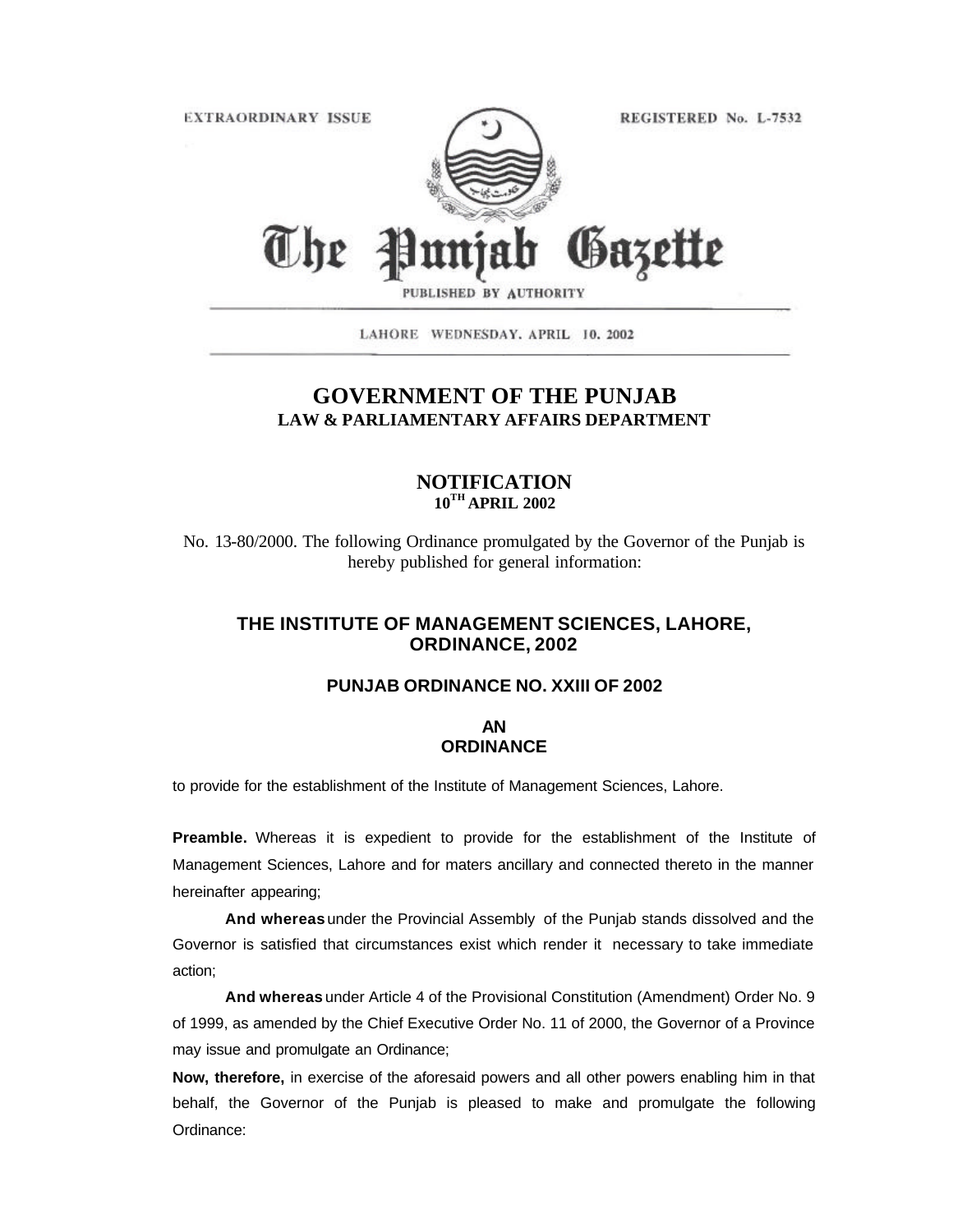**1. Short title and commencement:** (1) This Ordinance may be called the Institute of Management Sciences, Lahore, Ordinance, 2002. (2). It shall come into force at once.

**2. Definitions.-** In this Ordinance unless there is anything repugnant in the subject or context-

- a. "Board" means the Board of Governors;
- b. "Government" means the Government of the Punjab;
- c. "Institute" means the Institute of Management Sciences, Lahore as constituted under this Ordinance;
- d. "Patron" means the Governor of the Punjab;
- e. "Rector" means the Rector of the Institute;
- f. "Regulation" mean the regulations made or deemed to have been made under this Ordinance; and
- g. "Trust" means "Al-Karim Educational Foundation"

**3. Establishment of the Institute: -** (1). There shall be established an Institute to be called the Institute of Management Sciences, Lahore with its campus located at Lahore.

(2). The Institute shall be a body corporate having perpetual succession and a common seal with power to acquire, hold and dispose of property and shall by the said name sue and be sued.

**4. Functions and powers of the Institute : -** The functions and powers of the Institute shall be:

- a. to provide for instructions and training in
	- i. Business Administration and Computer Sciences ; and
	- ii. Such other branches of learning as the Board of Governors may determine with the approval of the Patron given on the recommendation of a committee constituted by the Education Department:

Provided that in case of medical and engineering education, approval of the Pakistan Medical & Dental Council and Pakistan Engineering Council respectively shall be a pre-requisite;

- b. to provide for research, demonstration and other services, and for the advancement and dissemination of knowledge;
- c. to hold examinations and confer or award degrees, diplomas, certificates and others academic distinctions to persons who have passed its examinations;
- d. to select and promote faculties;
- e. to prescribe course of studies;
- f. to establish and support other facilities for education, training and research ; and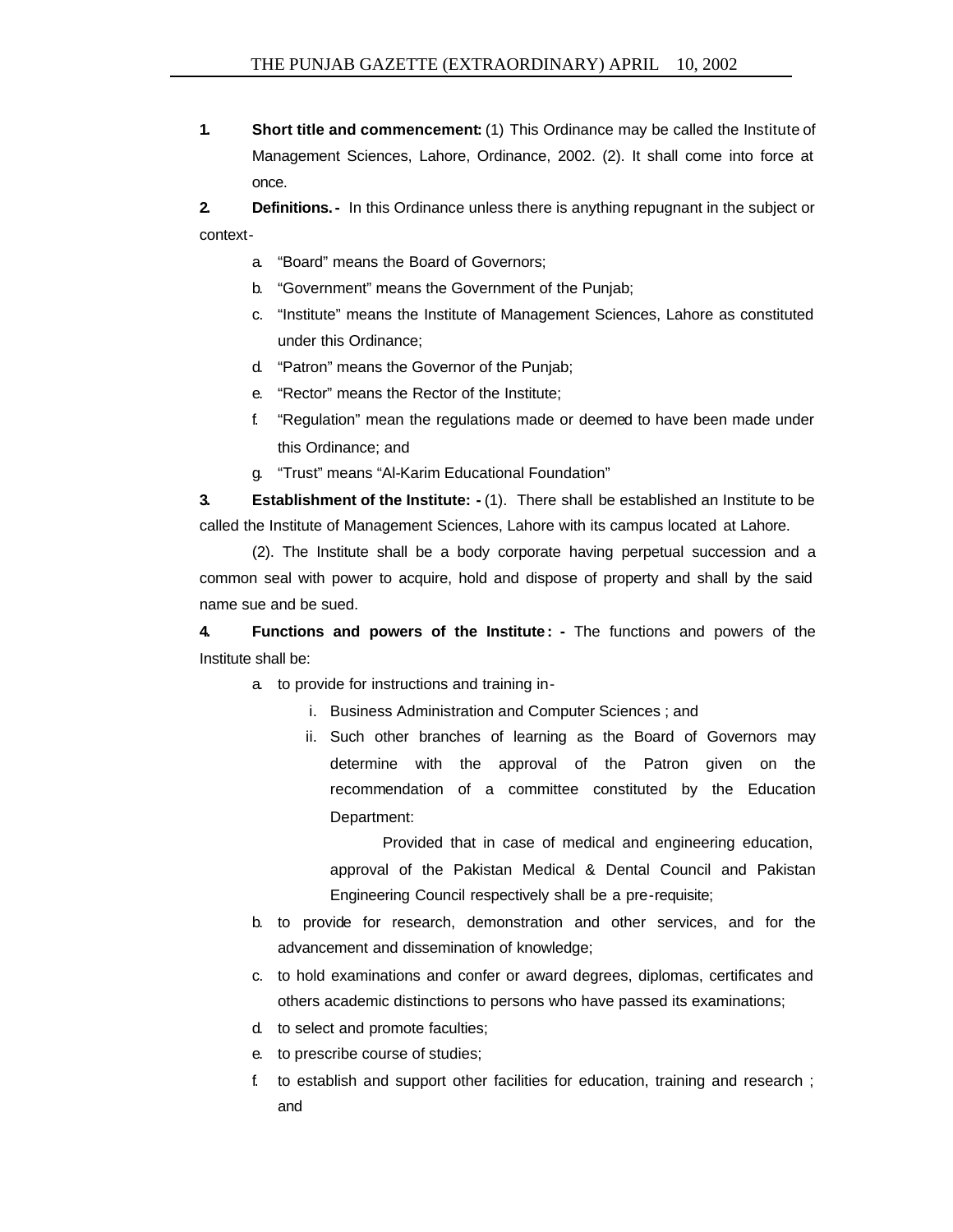g. to decide teaching methods and strategies in order to ensure the most effective educational and training programs.

**5. Jurisdiction: -** (1) The jurisdiction of the Institute shall be restricted to the Province of the Punjab.

(2) The Institute shall not open any sub-campus or affiliate any other educational institution for a period of ten years from the commencement of this Ordinance after which period it may have sub-campuses with the approval of the Patron.

**6. Patron:**  $\cdot$  (1) The Governor of the Punjab shall be the Patron of the institute.

(2) The Patron or his nominee shall preside at the convocations of the institute.

(3) Every proposal to confer an honorary degree shall be subject to confirmation by the Patron.

**7.** Inspection and inquiry:  $-(1)$  The Patron may cause any inspection or inquiry to be made in respect of any matter connected with the affairs of the institute.

(2) The Patron shall communicate to the Board of Governors his views with regard to the result of the inspection or inquiry and shall, after ascertaining the views of the Board, advise the board on the action to be taken by it.

(3) The Board of Governors shall, within such time as may be specified by the Patron, communicate to him such action as has been taken as a result of the inspection or inquiry.

(4) Where the Board of Governors does not, within the time specified, take action to the satisfaction of the Patron, the Patron may issue such directions as he thinks fit and the Board shall comply with all such directions.

(5) The Patron may, on the recommendation of a Committee constituted by the Patron and comprising a nominee of the Board of Governors, a Judge of the Lahore High Court to be nominated by the Chief Justice of the said Court and a Professor Emeritus or Vice Chancellor, take any action against the Institute including its closure.

(6) The Government may make Rules to give effect to the provisions of subsection (5).

(7) The Patron shall have the authority to annul any decision or action of the Board of Governors, which he thinks was taken against the interest of academic excellence, religious and cultural ideology and national integrity.

**8. Board of Governors: -** (1) The Board of Governors of the Institute shall consist of the following:

- (i) Chairman of Al-Karim Educational foundation;
- (ii) Members of the Board of Trustees of the Trust subject to a maximum of four members;
- (iii) Chairman, University Grants Commission or his nominee not below the rank of a whole time member;
- (iv) A vice chancellor of a University in the Punjab nominated by the Patron;
- (v) Rector